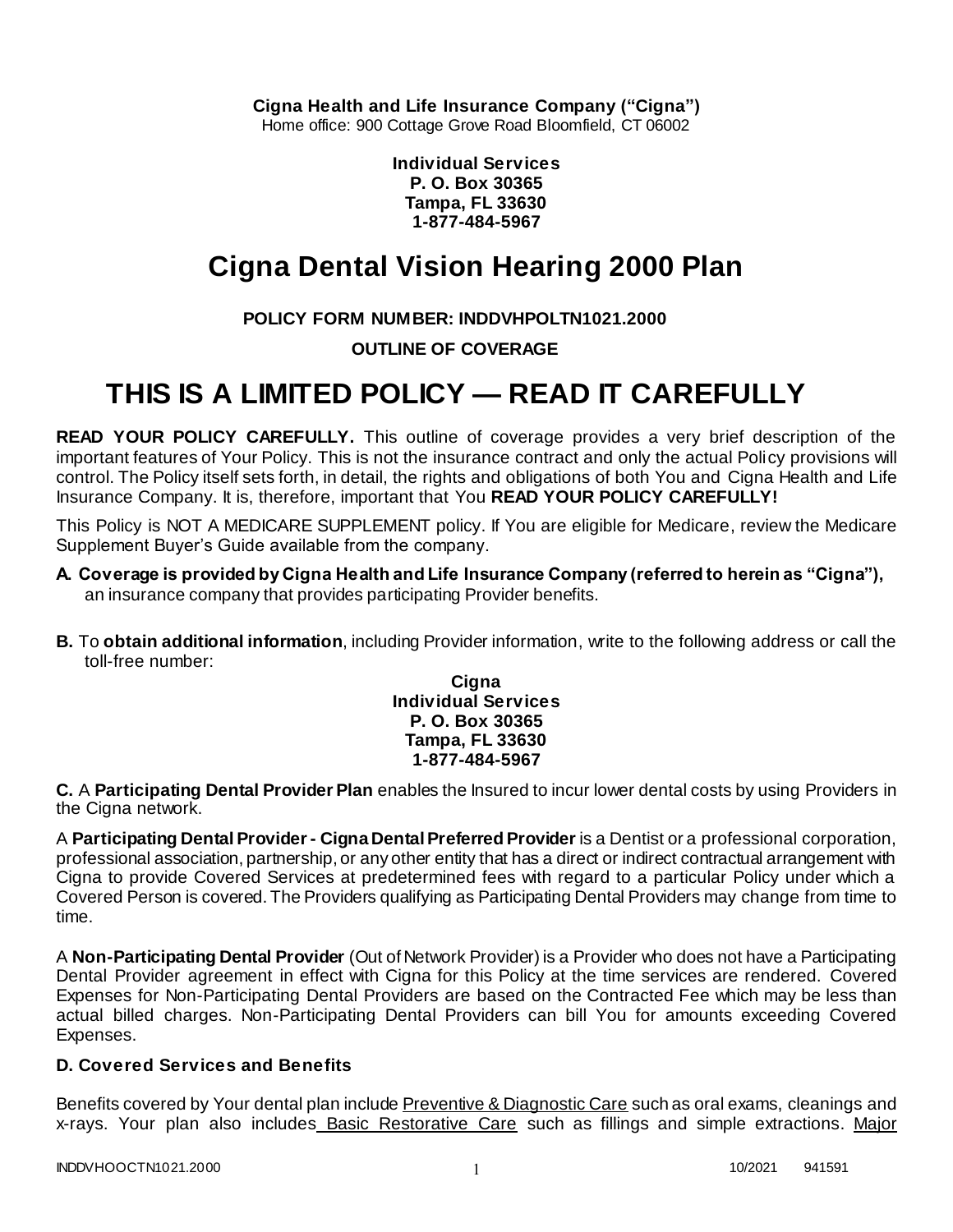Restorative Care is covered under Your plan and includes crowns, dentures and bridges. For a complete listing of Covered Services, please read Your plan documents.

The frequency of certain Covered Services, like cleanings, are limited. Refer to Your Policy for specific limitations on frequency under Your plan.

## **Benefit Schedule**

The benefits outlined in the table below show the payment percentages for Covered Expenses **AFTER** any applicable Deductibles have been satisfied unless otherwise stated.

# **CIGNA DENTAL, VISION, AND HEARING INSURANCE** *The Schedule*

**For You and Your Dependents**

#### **The Schedule – Dental Benefits**

If You select a Participating Dental Provider, Your cost will be less than if You select a Non-Participating Dental Provider.

#### **Emergency Services**

The Benefit Percentage payable for Emergency Services charges made by a Non-Participating Dental Provider is the same Benefit Percentage as for Participating Dental Provider Charges. Dental Emergency services are required immediately to either alleviate pain or to treat the sudden onset of an acute dental condition. These are usually minor procedures performed in response to serious symptoms, which temporarily relieve significant pain, but do not effect a definitive cure, and which, if not rendered, will likely result in a more serious dental or medical complication.

#### **Dental Deductibles**

Dental Deductibles are expenses to be paid by You or Your Dependent. Dental Deductibles are in addition to any Coinsurance. Once the Dental Deductible maximum in The Schedule has been reached, You and Your family need not satisfy any further dental deductible for the rest of that year.

#### **Participating Dental Provider Payment**

Participating Dental Provider services are paid based on the Contracted Fee agreed upon by the Provider and Cigna.

### **Non-Participating Dental Provider Payment**

Non-Participating Dental Provider services are paid based on the Contracted Fee.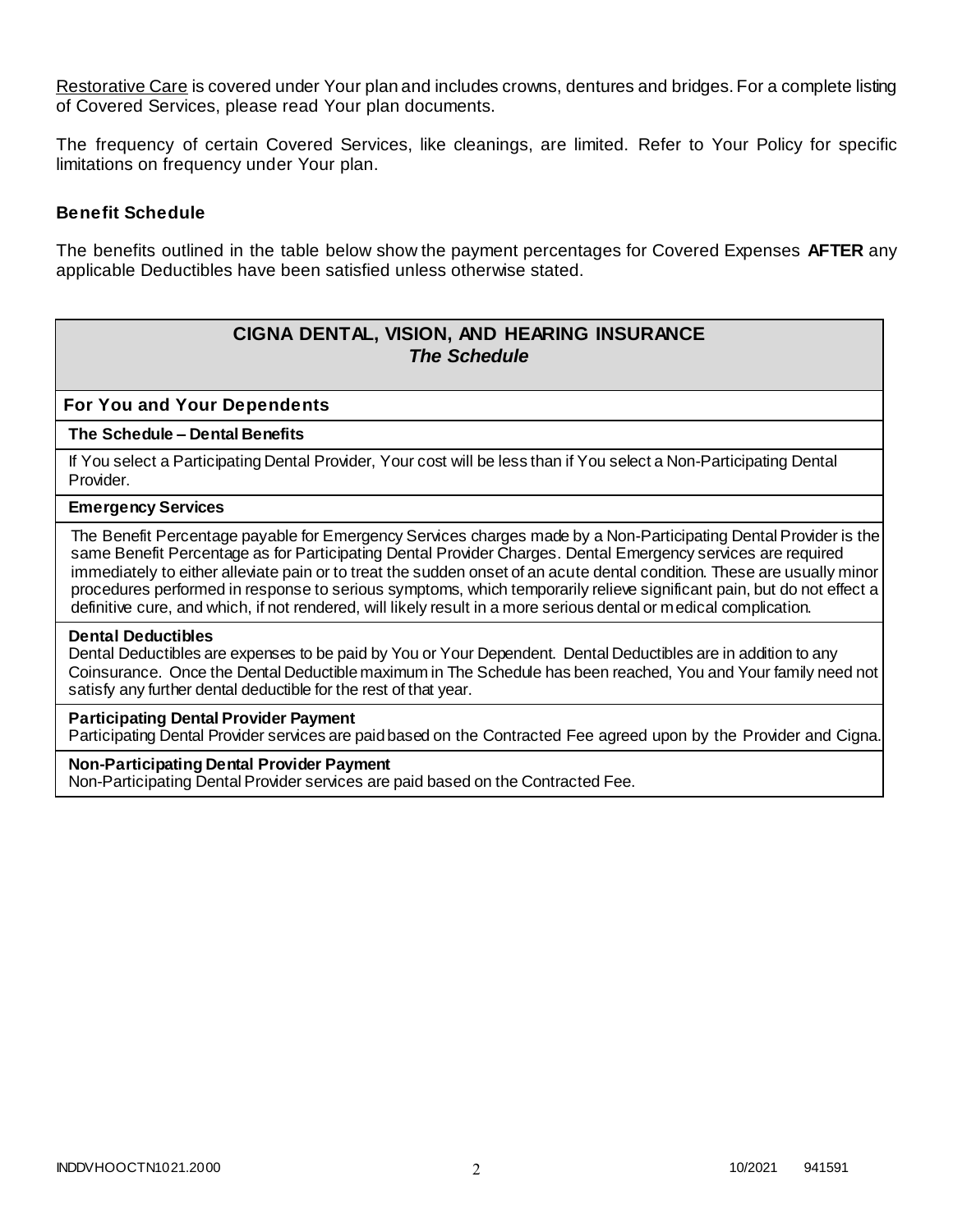| DENTAL BENEFIT HIGHLIGHTS                                                                                                                                                                                                                                          |                                                  |
|--------------------------------------------------------------------------------------------------------------------------------------------------------------------------------------------------------------------------------------------------------------------|--------------------------------------------------|
| Classes I, II, III<br><b>Calendar Year Maximum</b>                                                                                                                                                                                                                 | \$1,500 per person                               |
| <b>Calendar Year Dental Deductible</b>                                                                                                                                                                                                                             |                                                  |
|                                                                                                                                                                                                                                                                    | \$100 per person                                 |
| Individual                                                                                                                                                                                                                                                         | Not Applicable to Class I                        |
| Class I                                                                                                                                                                                                                                                            | The Percentage of Covered Expenses the Plan Pays |
| Preventive Care<br>Oral Exams<br><b>Routine Cleanings</b><br>Routine X-rays<br>Non-Routine X-rays<br><b>Fluoride Application</b><br><b>Sealants</b><br>Space Maintainers (non-orthodontic)<br>Emergency Care to Relieve Pain                                       | 100%                                             |
| <b>Class II</b>                                                                                                                                                                                                                                                    | The Percentage of Covered Expenses the Plan Pays |
| <b>Basic Restorative</b><br>Fillings<br>Surgical Extraction of Impacted Teeth<br>Oral Surgery, Simple Extractions<br>Relines, Rebases, and Adjustments<br>Repairs - Bridges, Crowns, and Inlays<br>Repairs - Dentures                                              | 70% after dental deductible                      |
| <b>Class III</b>                                                                                                                                                                                                                                                   | The Percentage of Covered Expenses the Plan Pays |
| Major Restorative<br>Crowns / Inlays / Onlays<br>Root Canal Therapy / Endodontics<br><b>Minor Periodontics</b><br><b>Major Periodontics</b><br>Oral Surgery, All Except Simple Extractions<br>Prosthesis Over Implant<br>Anesthetics<br>Dentures<br><b>Bridges</b> | 50% after dental deductible                      |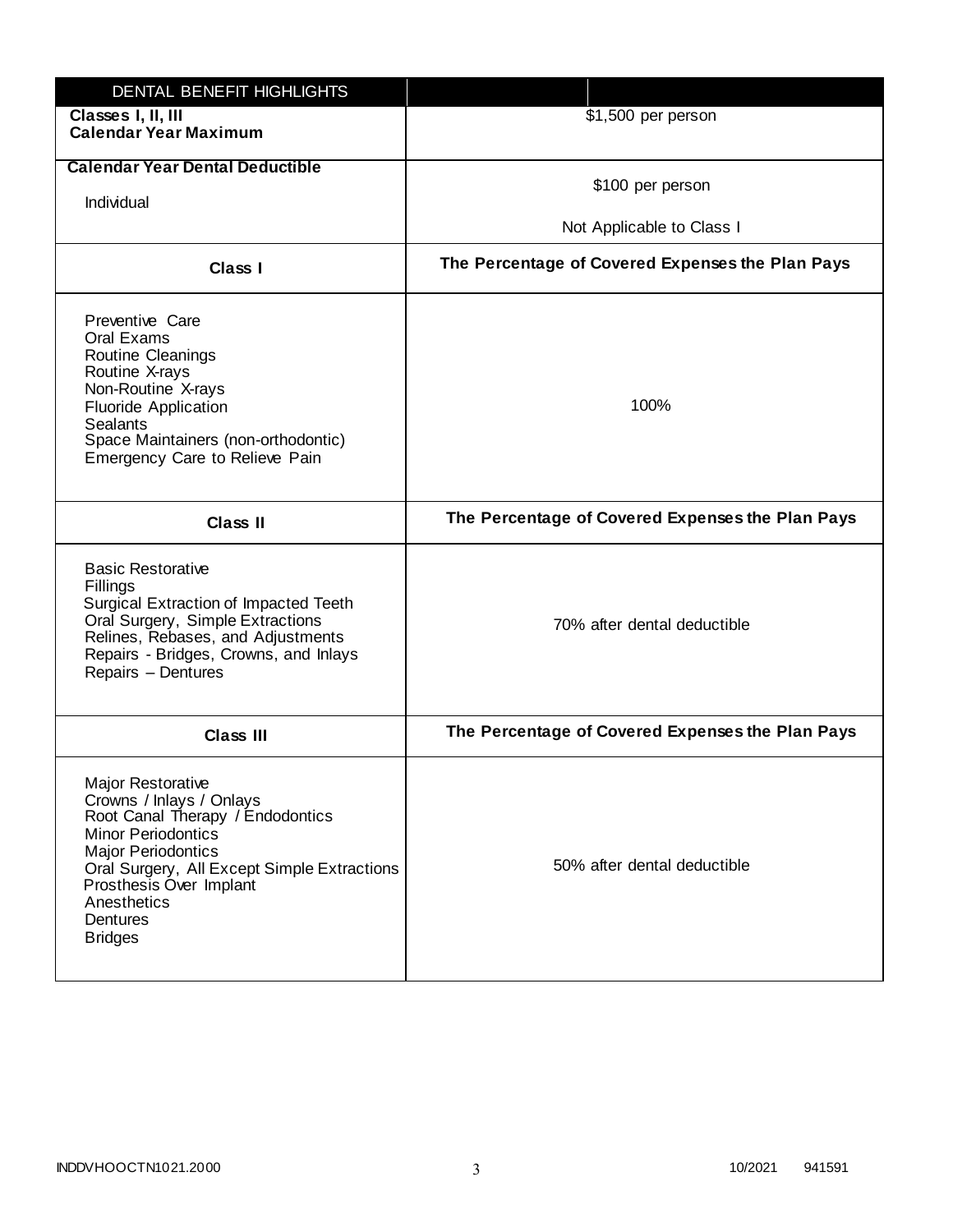| The Schedule - Vision Benefits                                                                  |                                                                                         |
|-------------------------------------------------------------------------------------------------|-----------------------------------------------------------------------------------------|
| <b>VISION BENEFIT HIGHLIGHTS</b>                                                                |                                                                                         |
| Eye Examinations, including refraction                                                          | The plan pays 50% of expenses, not to exceed a \$75 calendar<br>year maximum per person |
| Materials (corrective eyeglasses or contact<br>lenses, including fittings and follow-up visits) | \$200 calendar year maximum per person                                                  |

| The Schedule - Hearing Benefits                             |                                        |
|-------------------------------------------------------------|----------------------------------------|
| <b>HEARING BENEFIT HIGHLIGHTS</b>                           |                                        |
| <b>Hearing Examinations</b>                                 | \$50 calendar year maximum per person  |
| Materials (Hearing Aids, including fittings<br>and repairs) | \$500 calendar year maximum per person |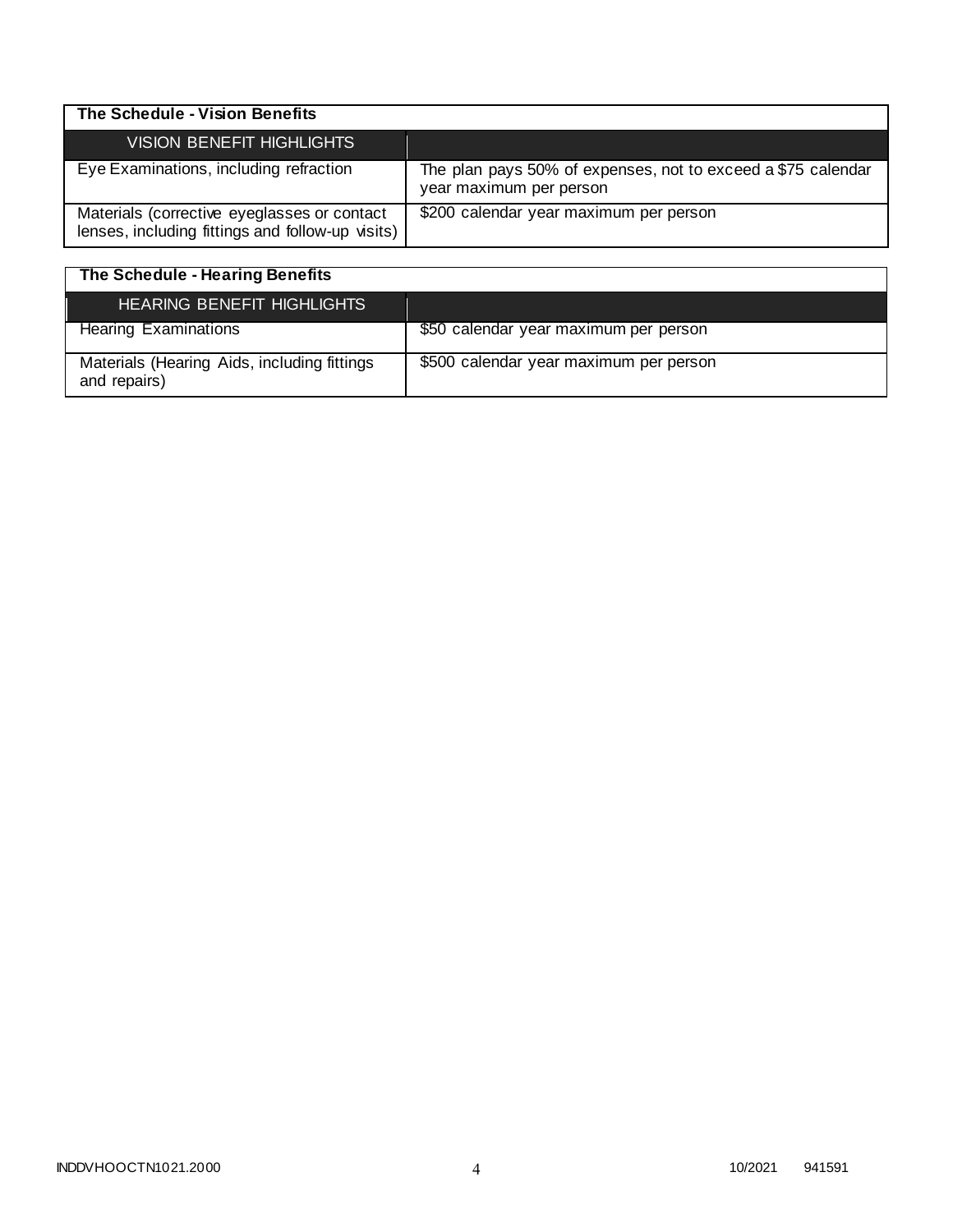# **Waiting Periods**

A Covered Person may access their dental, vision, and hearing benefit insurance once he or she h as satisfied the following waiting periods.

- there is no waiting period for Class I or II dental benefits or for vision and hearing benefits.
- after 12 consecutive months of coverage dental benefits will increase to include the list of Class III procedures.

## **Missing Teeth Limitation**

There is no payment for replacement of teeth that are missing when a person first becomes insured. This payment limitation no longer applies after 24 months of continuous coverage.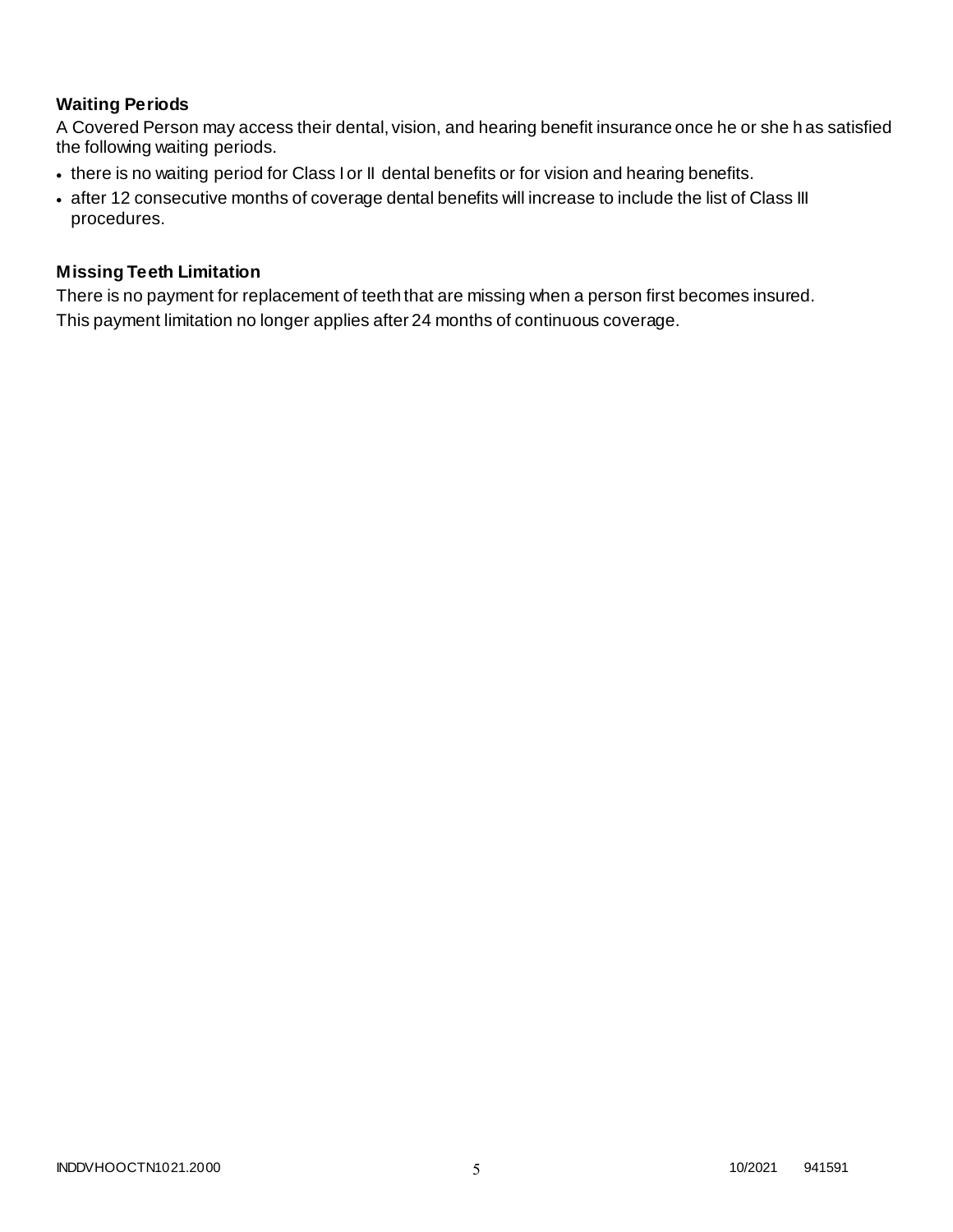# **E. Insured's Financial Responsibility**

The Insured is responsible for paying the monthly or quarterly premium on a timely basis. The Insured is also responsible to pay Providers for charges that are applied to the Deductibles, Coinsurance, and any amoun ts charged by Non-Participating Dental Providers in excess of the Contracted Fee. In addition, any charges for Medically Necessary and/or Dentally Necessary items that are excluded under the Policy are the responsibility of the Insured.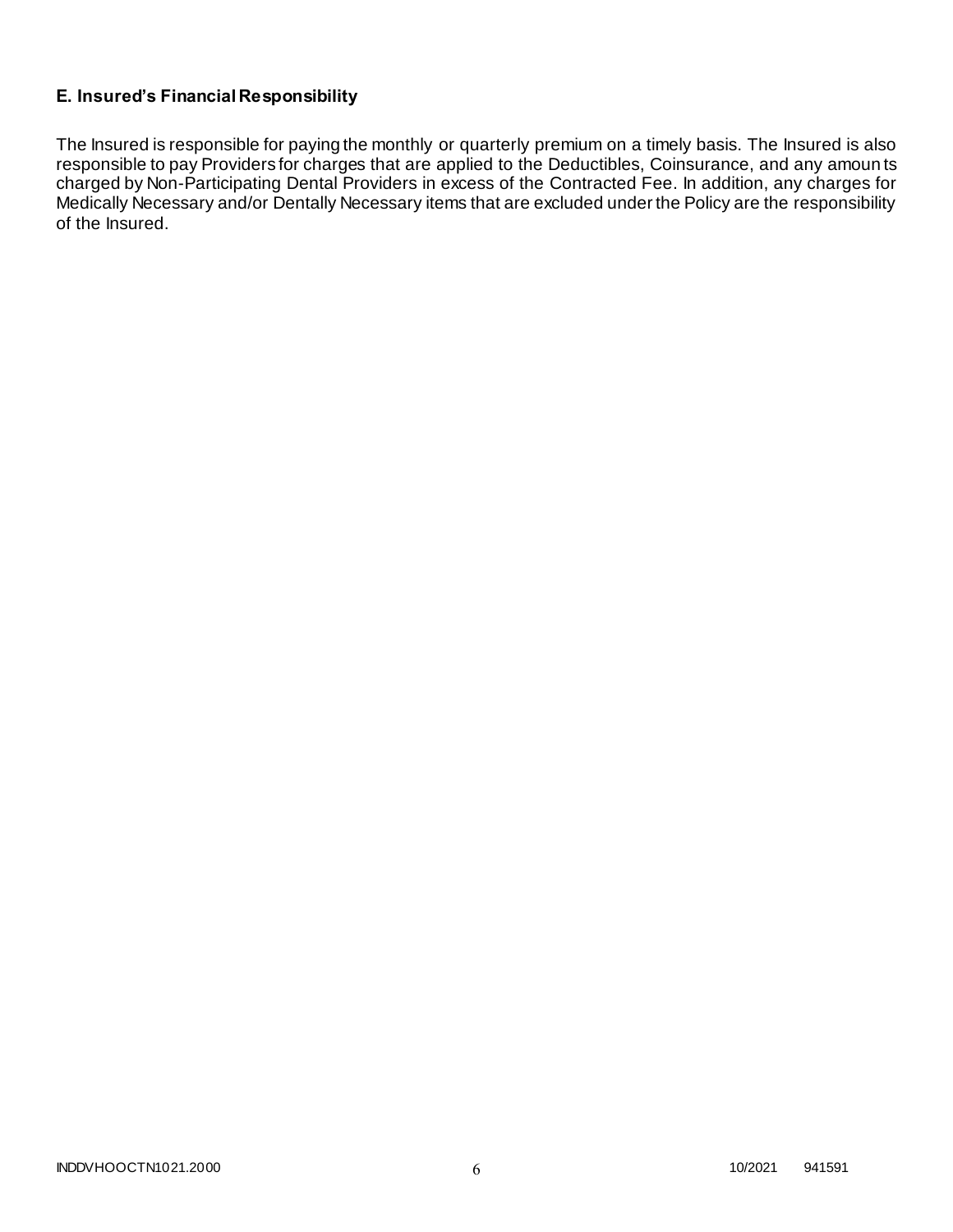# **F. Exclusions And Limitations: What Is Not Covered By This Policy**

# **Expenses Not Covered**

Covered Expenses will not include, and no payment will be made for:

- procedures which are not included in the list of Covered Dental Services, Covered Vision Services, or Covered Hearing Services;
- cone beam imaging;
- instruction for plaque control, oral hygiene and diet;
- core build-ups;
- veneers:
- precious or semi-precious metals for crowns, bridges and abutments;
- restoration of teeth which have been damaged by erosion, attrition or abrasion;
- bite registrations; precision or semi-precision attachments; or splinting;
- implants or implant related services;
- orthodontic treatment, except for the treatment of cleft lip and cleft palate;
- general anesthesia or intravenous sedation, when used for the purposes of anxiety control or patient management is not covered; may be considered only when medically or dentally necessary and when in conjunction with covered complex oral surgery;
- athletic mouth guards;
- services performed solely for cosmetic reasons;
- personalization or decoration of any dental device or dental work;
- replacement of an appliance per benefit guidelines;
- services that are deemed to be medical in nature;
- services and supplies received from a hospital;
- prescription drugs;
- plano lenses;
- VDT (video display terminal)/computer eyeglass benefit;
- medical or surgical treatment of the eyes;
- any type of corrective vision surgery, including LASIK surgery, radial ketatonomy (RK), automated lamellar keratoplasty (ALK), or conductive keratoplasty (CK);
- Orthoptic or vision training and any associated supplemental testing;
- any eye examination, or any corrective eyewear, required by an employer as a condition of employment;
- safety eyewear;
- sub-normal vision aids or non-prescription lenses;
- Magnification or low vision aids not shown as covered in the Schedule of Vision Coverage;
- Assistive Listening Devices (ALDs);
- medical and/or surgical treatment of the internal or external structures of the ear, including but not limited to Cochlear implants;
- Hearing Aids not prescribed by a Licensed Hearing Care Professional;
- ear protective devices or plugs;
- Hearing Aids maintenance/service contracts, ear molds and other miscellaneous repairs;
- Hearing Aids purchased online or over the counter (OTC); or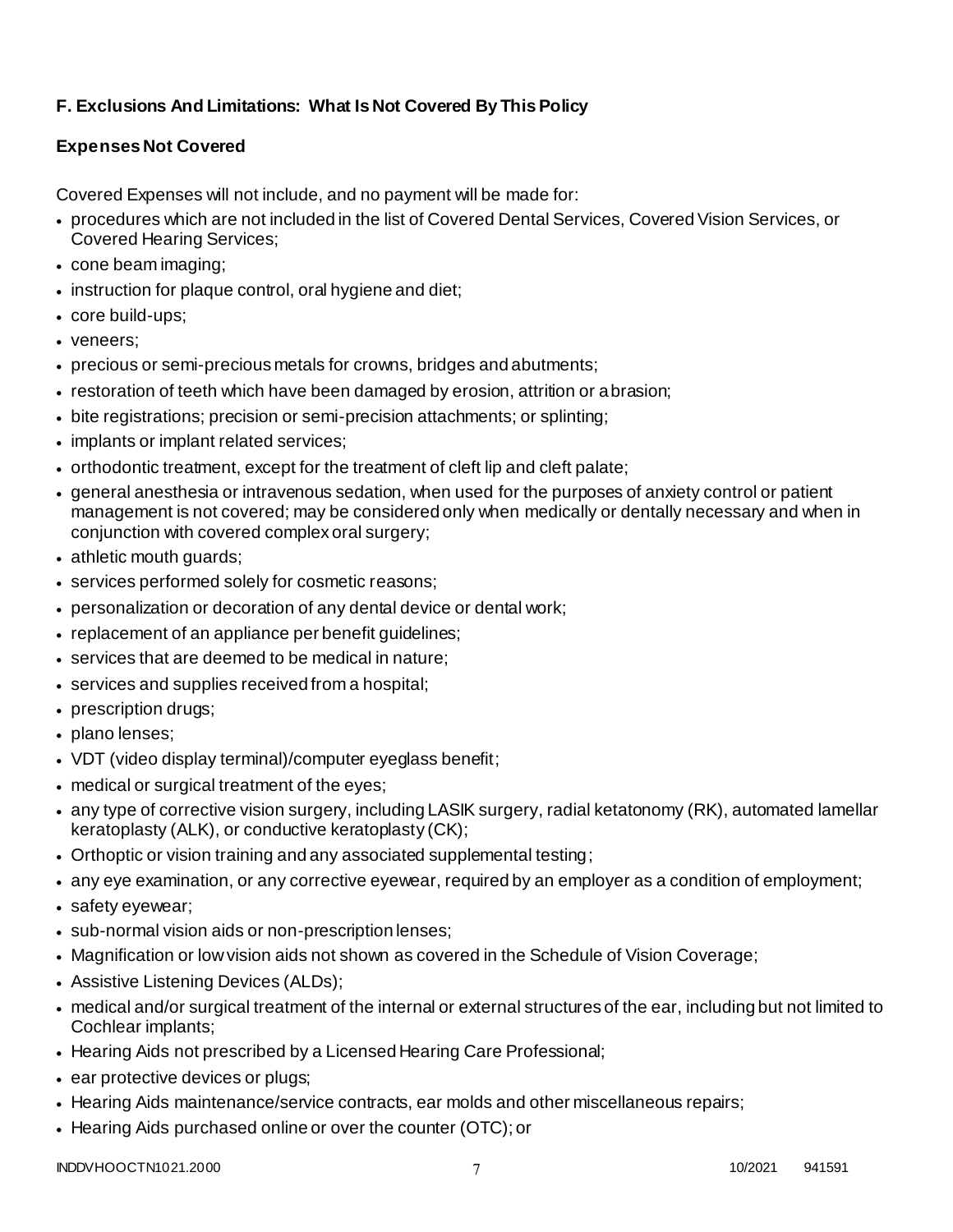• Disposable Hearing Aids.

# **General Limitations**

No payment will be made for expenses incurred for You or any one of Your Dependents:

- For services not specifically listed as Covered Services in this Policy;
- For services or supplies that are not Medically Necessary;
- For services received before the Effective Date of coverage;
- For services received after coverage under this Policy ends;
- For services for which You have no legal obligation to pay or for which no charge would be made if You did not have insurance coverage;
- For Professional services or supplies received or purchased directly or on Your behalf by anyone, including a Provider, from any of the following:
	- Yourself or Your employer;
	- a person who lives in the Covered Person's home, or that person's employer;
	- a person who is related to the Covered Person by blood, marriage or adoption, or that person's employer.
- for or in connection with an Injury arising out of, or in the course of, any employment for wage or profit;
- for or in connection with a Sickness which is covered under any workers' compensation or similar law;
- for charges made by a Hospital owned or operated by or which provides care or performs services for, the United States Government, if such charges are directly related to a condition which occurred while serving in the military or an associated auxiliary unit;
- services or supplies received due to an act of war, declared or undeclared while serving in the military or an associated auxiliary unit;
- to the extent that payment is unlawful where the person resides when the expenses are incurred;
- for charges which the person is not legally required to pay;
- for charges which would not have been made if the person had no insurance;
- to the extent that billed charges exceed the rate of reimbursement as described in the Schedule;
- for charges for unnecessary care, treatment or surgery;
- to the extent that You or any of Your Dependents is in any way paid or entitled to payment for those expenses by or through a public program, other than Medicaid;
- for or in connection with experimental procedures or treatment methods not approved by the American Dental Association or the appropriate dental specialty society;
- Procedures that are a covered expense under any other plan which provides dental, vision, or hea ring benefits;
- To the extent that benefits are paid or payable for those expenses under the mandatory part of any auto insurance policy written to comply with a "no-fault" insurance law or an uninsured motorist insurance law. Cigna will take into account any adjustment option chosen under such part by You or any one of Your Dependents.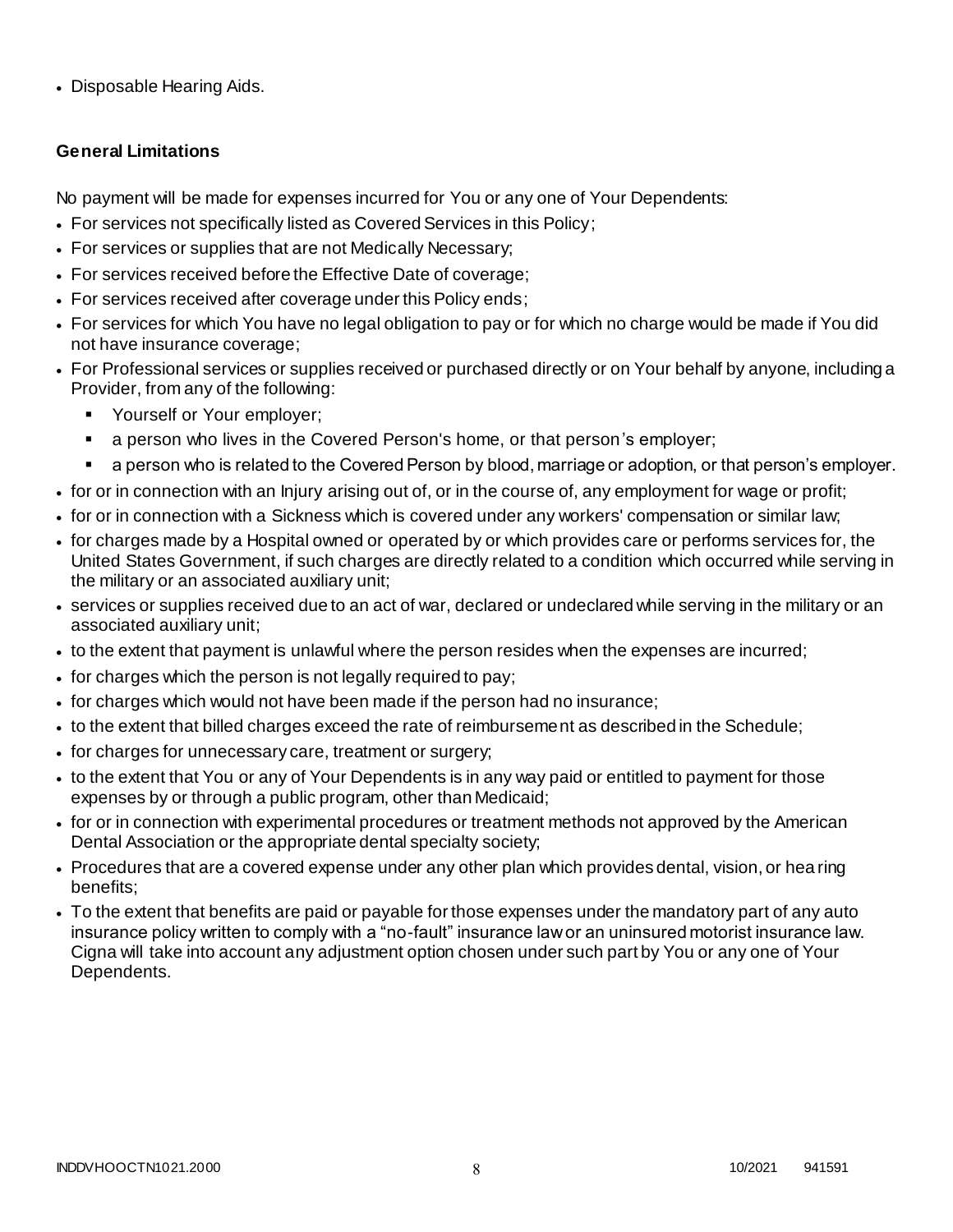# **G. Predetermination of Dental Benefits Program**

Predetermination of Benefits is a voluntary review of a Dentist's proposed treatment plan and expected charges. It is not preauthorization of service and is not required.

The treatment plan should include supporting pre-operative x-rays and other diagnostic materials as requested by Cigna's dental consultant. If there is a change in the treatment plan, a revised plan should be submitted.

Cigna will determine covered dental expenses for the proposed treatment plan. If there is no Predetermination of Benefits, Cigna will determine covered dental expenses when it receives a claim.

Review of proposed treatment is advised whenever extensive dental work is recommended when charges exceed **\$500**.

Predetermination of Benefits is not a guarantee of a set payment. Payment is based on the services that are actually delivered and the coverage in force at the time services are completed.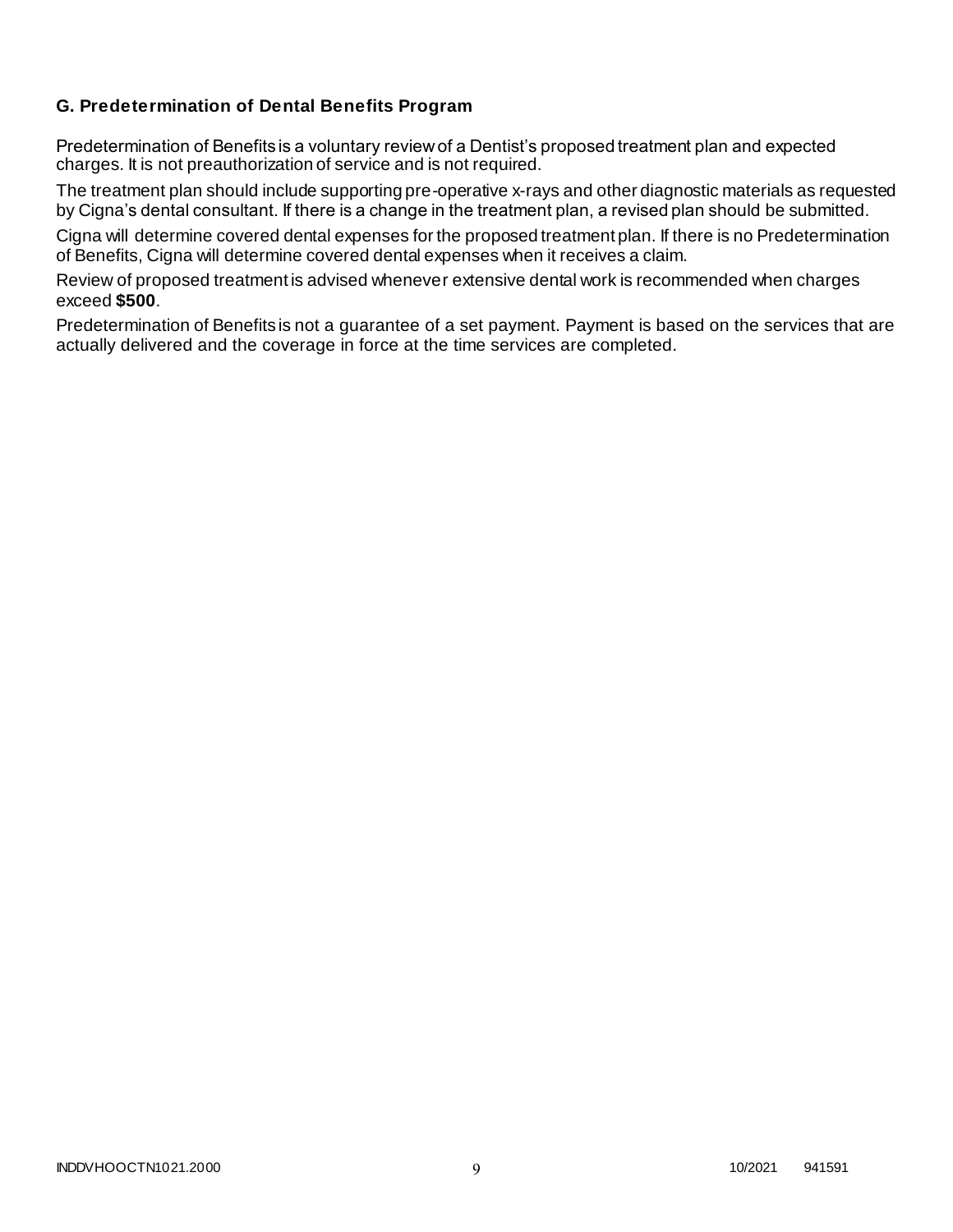## **H. General Provisions**

## **WHEN YOU HAVE A COMPLAINT OR AN APPEAL**

For the purposes of this section, any reference to "You," "Your" or "Yourself" also refers to a representative or Provider designated by You to act on Your behalf, unless otherwise noted.

We want You to be completely satisfied with the care You receive. That is why We have established a process for addressing Your concerns and solving Your problems.

### **Start with Member Services**

We are here to listen and help. If You have a concern regarding a person, a service, the quality of care, or contractual benefits, You can call Our toll-free number and explain Your concern to one of Our Customer Service representatives. You can also express that concern in writing. Please call or write to Us at the following:

Customer Services Toll-Free Number or address on mycigna.com, explanation of benefits or claim form

We will do Our best to resolve the matter on Your initial contact. If We need more time to review or investigate Your concern, We will get back to You as soon as possible, but in any case within 30 days. If You are not satisfied with the results of a coverage decision, You can start the appeals procedure.

### **Appeals Procedure**

Cigna has a two step appeals procedure for coverage decisions. To initiate an appeal, You must submit a request for an appeal in writing within 365 days of receipt of a denial notice. You should state the reason why You feel Your appeal should be approved and include any information supporting Your appeal. If You are unable or choose not to write, You may ask to register Your appeal by telephone. Call or write to Us at the toll-free number or address on Your Benefit Identification card, explanation of benefits or claim form.

## **Level One Appeal**

Your appeal will be reviewed and the decision made by someone not involved in the initial decision. Appeals involving Medical Necessity or clinical appropriateness will be considered by a health care professional.

For level one appeals, We will respond in writing with a decision within 30 calendar days after We receive an appeal for a postservice coverage determination. If more time or information is needed to make the determination, We will notify You in writing to request an extension of up to 15 calendar days and to specify any additional information needed to complete the review.

If You are not satisfied with Our level-one appeal decision, You may request a level-two appeal.

## **Level Two Appeal**

If You are dissatisfied with Our level one appeal decision, You may request a second review. To start a level two appeal, follow the same process required for a level one appeal.

Most requests for a second review will be conducted by the Appeals Committee, which consists of at least three people. Anyone involved in the prior decision may not vote on the Committee. For appeals involving

INDDVHOOCTN1021.2000 10 10/2021 941591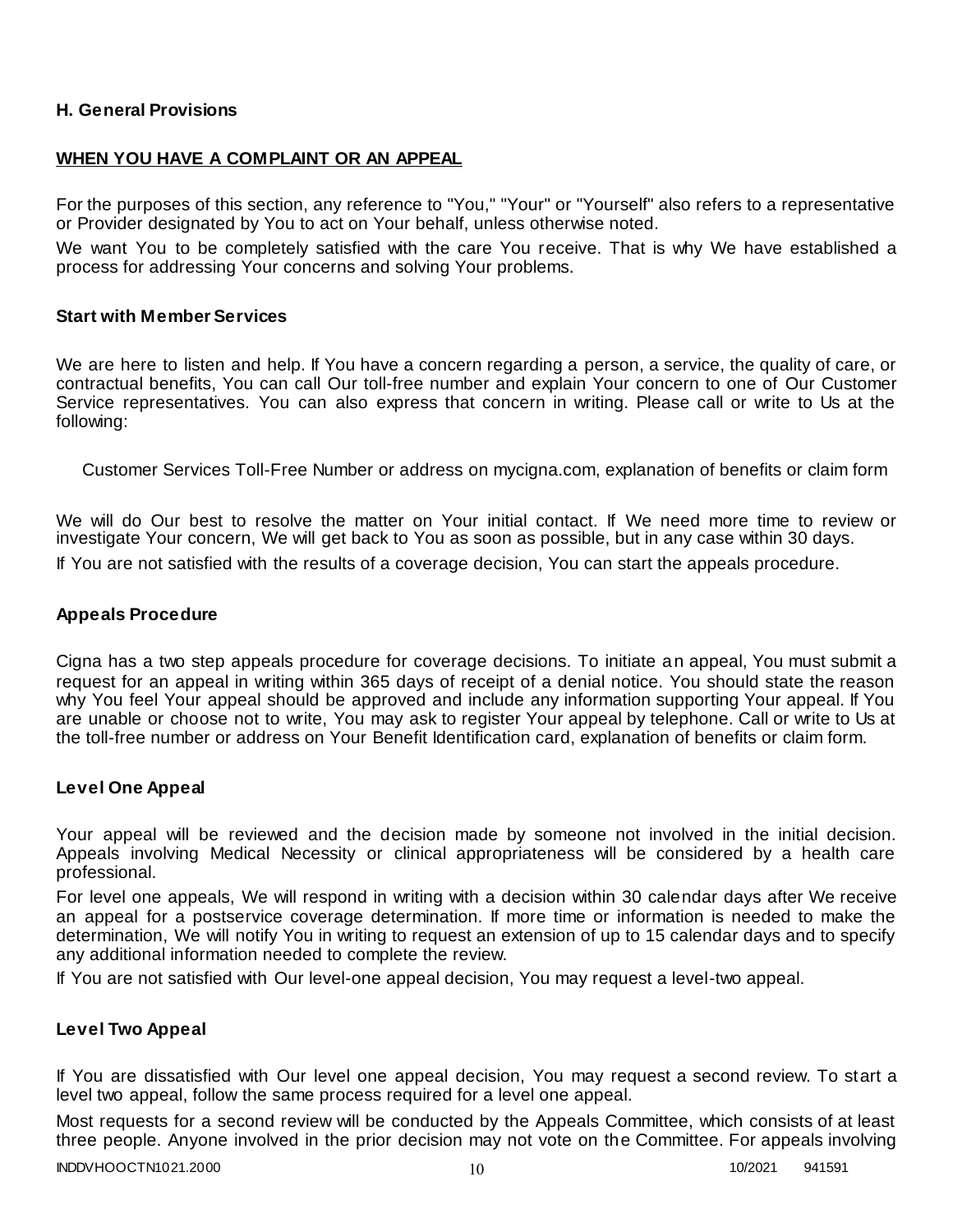Medical Necessity or clinical appropriateness, the Committee will consult with at least one Dentist reviewer in the same or similar specialty as the care under consideration, as determined by Cigna's Dentist reviewer. You may present Your situation to the Committee in person or by conference call.

For level two appeals We will acknowledge in writing that We have received Your request and schedule a Committee review. For postservice claims, the Committee review will be completed within 30 calendar days. If more time or information is needed to make the determination, We will notify You in writing to request an extension of up to 15 calendar days and to specify any additional information needed by the Committee to complete the review. You will be notified in writing of the Committee's decision within five working days after the Committee meeting, and within the Committee review time frames above if the Committee does not approve the requested coverage.

## **Notice of Benefit Determination on Appeal**

Every notice of an appeal decision will be provided in writing or electronically and, if an adverse determination, will include:

- (1) the specific reason or reasons for the denial decision;
- (2) reference to the specific Policy provisions on which the decision is based;
- (3) a statement that the claimant is entitled to receive, upon request and free of charge, reasonable access to and copies of all documents, records, and other Relevant Information as defined;
- (4) upon request and free of charge, a copy of any internal rule, guideline, protocol or other similar criterion that was relied upon in making the adverse determination regarding Your appeal, and an explanation of the scientific or clinical judgment for a determination that is based on a medical necessity, experimental treatment or other similar exclusion or limit.

## **Relevant Information**

Relevant Information is any document, record, or other information which was relied upon in making the benefit determination; was submitted, considered, or generated in the course of making the benefit determination, without regard to whether such document, record, or other information was relied upon in making the benefit determination; demonstrates compliance with the administrative processes and safeguards required by federal law in making the benefit determination; or constitutes a statement of policy or guidance with respect to the plan concerning the denied treatment option or benefit or the claimant's diagnosis, without regard to whether such advice or statement was relied upon in making the benefit determination.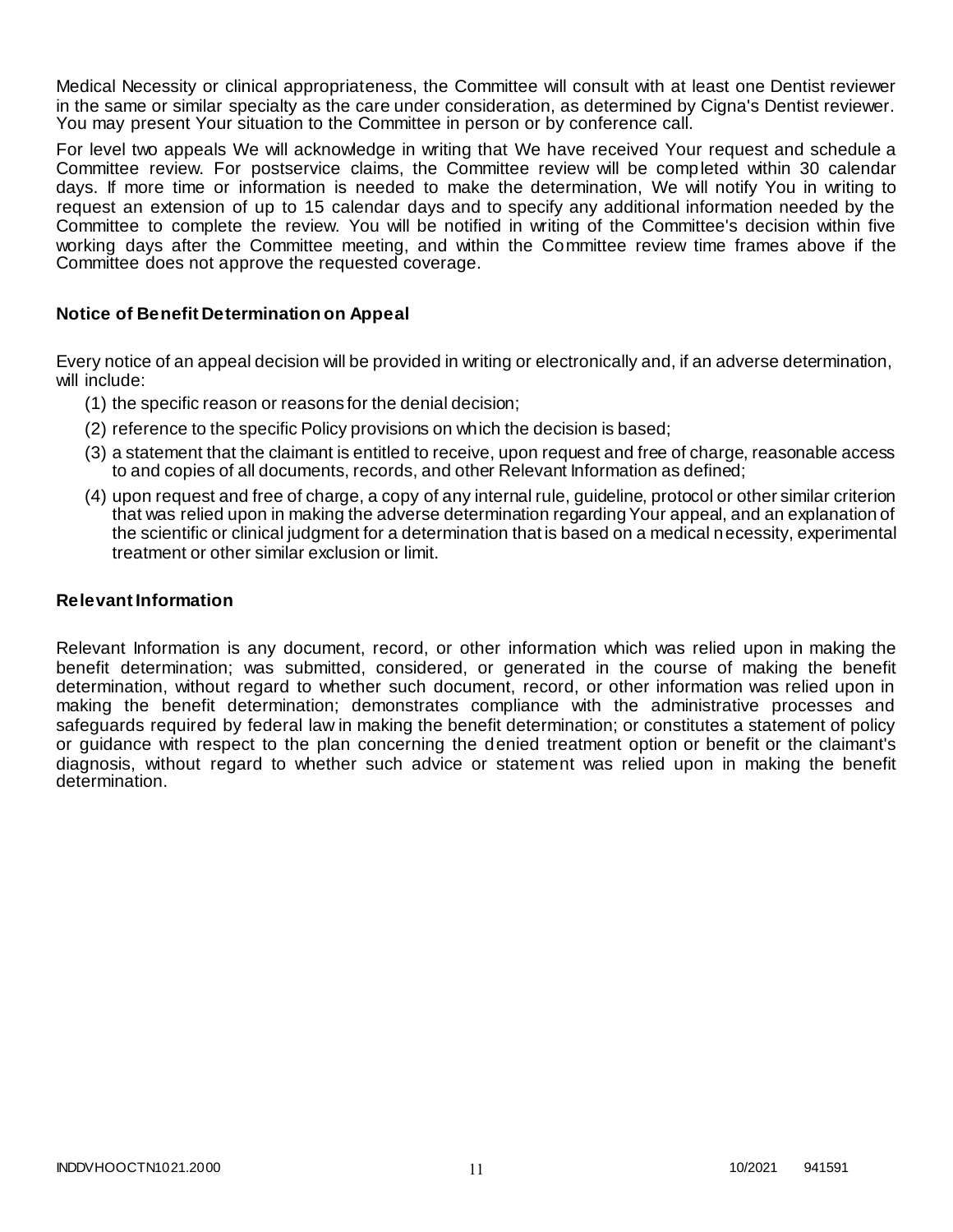# **I. Participating Dental Providers**

Cigna will provide a current list of Dentists currently participating with Cigna and their locations to each Covered Person upon request.

To verify if a Dentist is currently participating with Cigna and is accepting new Cigna Insureds, the Covered Person should visit Our website at mycigna.com.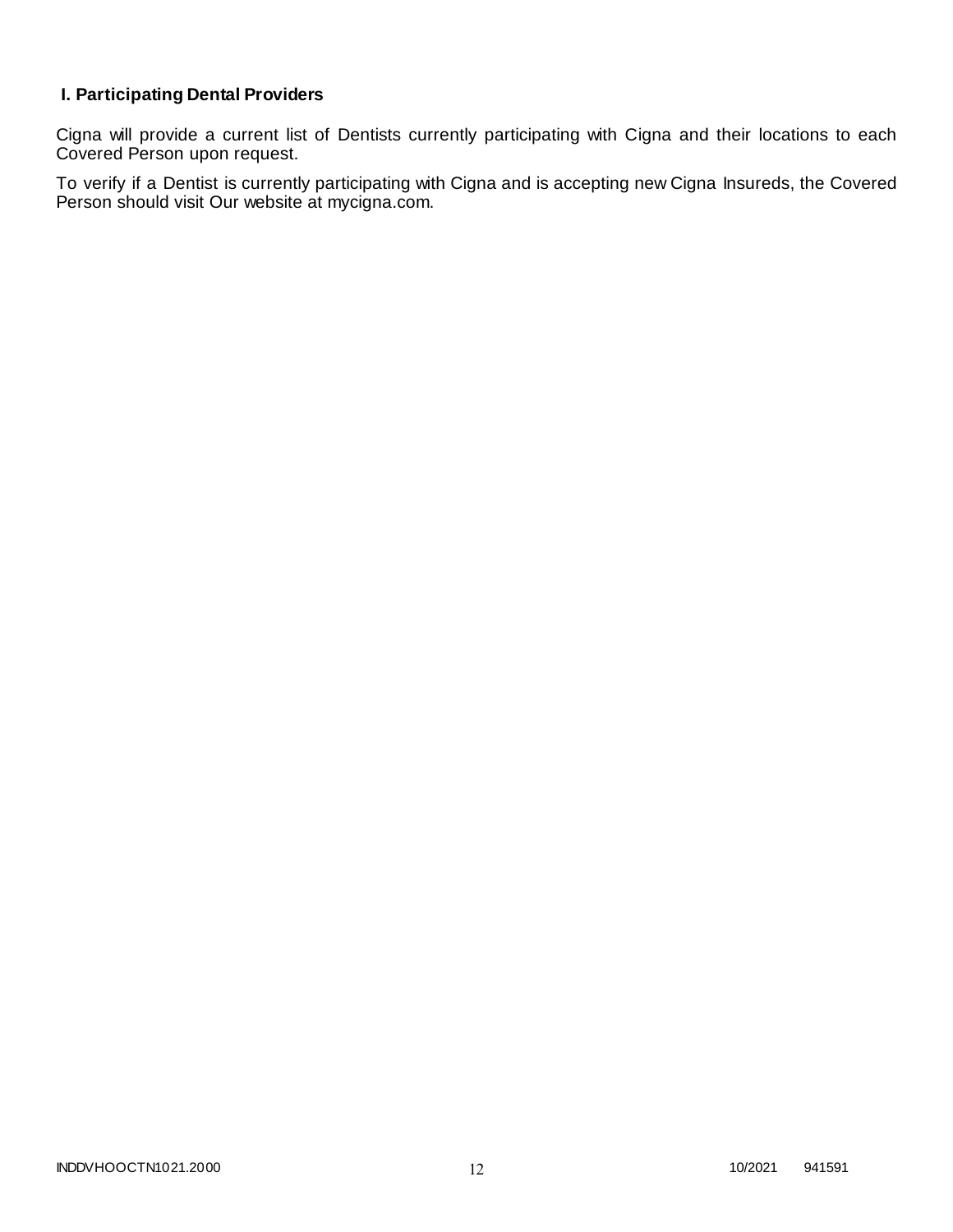## **J. Renewability, Eligibility, and Continuation**

1. The Policy will renew except for the specific events stated in the Policy. Cigna may change the premiums of the Policy with 60 days written notice to the Insured. However, Cigna will not refuse to renew or change the premium schedule for the Policy on an individual basis, but only for all Insureds in the same class and covered under the same Policy as You.

2. The individual plan is designed for residents of Tennessee who are not enrolled under or covered by any other group or individual health coverage. You must notify Cigna of all changes that may affect any Covered Person's eligibility under the Policy.

3. You or Your Dependent(s) will become ineligible for coverage:

- When premiums are not paid according to the due dates and grace periods described in the premium section.
- With respect to Your Spouse, Domestic Partner, or partner to a Civil Union: when the Spouse is no longer married to the Insured or when the union is dissolved.
- With respect to You and Your Family Member(s): when You no longer meet the requirements listed in the Conditions of Eligibility section.
- The date the Policy terminates.
- When the Insured no longer lives in the Service Area.

4. If a Covered Person's eligibility under this Plan would terminate due to the Insured's death, divorce or if other Dependents would become ineligible due to age or no longer qualify as dependents for coverage under this Plan; except for the Insured's failure to pay premium, the Covered Person's insurance will be continued if the Covered Person exercising the continuation right notifies Cigna and pays the appropriate monthly premium within 60 days following the date this Policy would otherwise terminate. Any waiting periods in the new Plan will be considered as being met to the extent coverage was in force under this Plan.